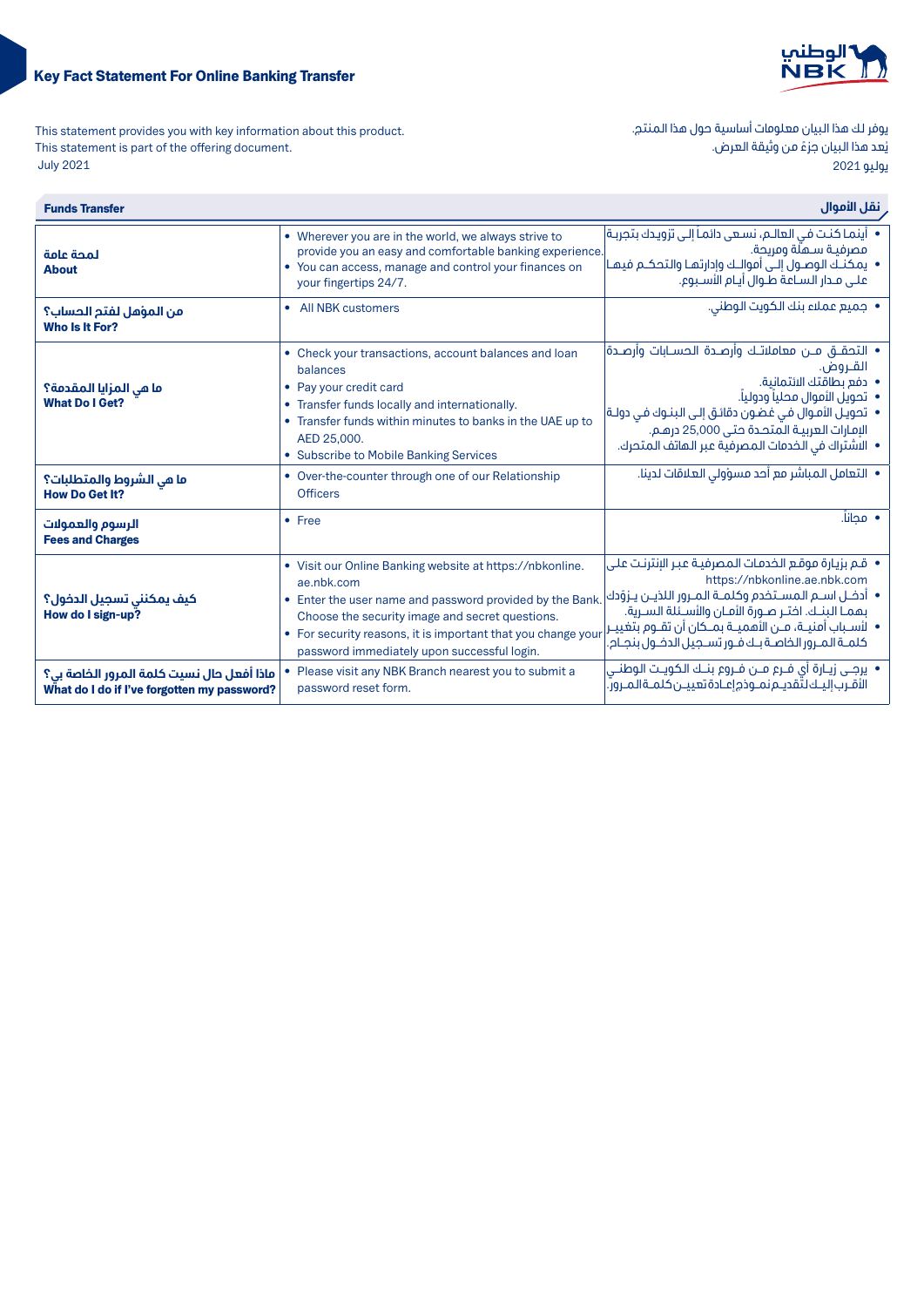



| <b>You Must Know</b>                                                                                                                                                                                                                                                                                                                                                                                                                                                                                                                                                               | يتعين عليك معرفة ما يلي:                                                                                                                                                                                                                                                                                                                                                                                                                                                                                                                               |
|------------------------------------------------------------------------------------------------------------------------------------------------------------------------------------------------------------------------------------------------------------------------------------------------------------------------------------------------------------------------------------------------------------------------------------------------------------------------------------------------------------------------------------------------------------------------------------|--------------------------------------------------------------------------------------------------------------------------------------------------------------------------------------------------------------------------------------------------------------------------------------------------------------------------------------------------------------------------------------------------------------------------------------------------------------------------------------------------------------------------------------------------------|
| <b>Warning:</b> Fraudsters usually try to obtain your card, account details so you<br>should always be vigilant. Guard your online password- never share it with<br>anyone. Never put your login details in your wallet or on your mobile.                                                                                                                                                                                                                                                                                                                                         | <b>تحذيـر</b> : عـادة مـا يحـاول الـمحتالــون الـحصـول عـلـى بـطاقتـك وتفاصيــل حسـابك، لــذا ينبـغــى<br>أن تكـون حـذراً علـى الـدوام. حمايـة كلمـة المـرور الخاصـة بـك علـى الإنترنـت - لا تشـاركها<br>أبداً مع أي شـــفـص. لا تضـع تفاصيــل تســجيـل الدفــول الـفاصـة بــك فــى محفظتـك أو علــى<br>هاتفك الصوال.                                                                                                                                                                                                                                  |
| <b>Unauthorized Transactions:</b> Check your statements regularly and contact<br>us immediately if you notice any irregularity. Such irregularity must be<br>reported within 30 days of the statement date. In the event of a fraudulent<br>or unauthorized transaction, notify the NBK Call Center immediately at<br>+9714 3161700.                                                                                                                                                                                                                                               | <b>المعامــلات غيــر المصـرم بـهـا:</b> تحقــق مــن بياناتـك بانتظـام واتصــل بنــا علــى الفــور إذا<br>لاحظـت أي مخالفــة. يجــب الإبـــلاغ عـــن تلــك الـمخالفــات فــي غضــون 30 يومــاً مــن تاريــخ<br>الكشف. فّي حالـة حـدوث معاملـة احتياليـة أو غيـر مصـرح بهَـا، قـم بإخطـار مركـز الاتصال<br>التابـع لبنـك الكويـت الوطنـى علـى الفـور علـى الرقـم 3161700 009714.                                                                                                                                                                         |
| Record Update: Always keep your profiles/records updated with the bank to<br>avoid any account service inconvenience.                                                                                                                                                                                                                                                                                                                                                                                                                                                              | <b>تحديث الســجل</b> : احتفــظ دائمــاً بملفــات التعريــف / الســجلات الـفاصــة بــك محدثــة لـــدى<br>البنــك لتجنــب أى عوائــق لــفدمــة الـمســاب.                                                                                                                                                                                                                                                                                                                                                                                                |
| What happens if you do not use this account for a long period? If your account<br>remains inoperative for 1 year, it will be treated as Inactive. Once your account<br>becomes Inactive, no withdrawals will be allowed and access to card and<br>digital banking services will be deactivated. The Bank reserves the right to<br>debit for the recovery of loans, interest. Any permissible Bank charges or<br>levies and instructions issued from the court will not be subject to debit or<br>withdrawal restrictions.                                                          | مـاذا يحـدث إذا لـم تسـتخدم هـذا الحسـاب لفتـرة طويلـة؟ إذا ظـل حسـابك معطـلاً<br>لمـدة عـام واحـد، سـِيتم التعامـل معـه باعتبِـاره حسـاب غيـر نشـط، ولــن يُسـمح فـي<br>تلك الحالـة بإجـراء بـأيّ عمليـات سـحب، فضـلاً عـن إلغـاء تنشـيط الوصـول إلـى الخدمـاتّ<br>المصرفيــة الرقميــة والبطاقــات. يحتفــظ البنــك بالحــق فــى الخصـم لاســترداد القــروض<br>/ الفوائـد. لــن تخضـع أي رســوم أو ضرائـب بنكيــة مصـرم بهَـا وأي تعليمـات صـادرة عــن<br>المحكمــة لقبــود الخصــم آو الســحب.                                                      |
| If your account remains inoperative and record has not been updated for 3<br>years, it will be treated as Dormant. Once your account becomes domant, no<br>debits and withdrawals will be allowed and access to card and digital banking<br>services will be deactivated. No fees or system based charges other than<br>those agreed during the lifecycle of account activity will be levied. Please ask<br>for more details.                                                                                                                                                      | إذا ظل حسابك معطلاً ولـم يتـم تحديث السـجل لمـدة 3 سـنوات، سـيتم التعامـل معـه<br>باعتبـاره حسـاب خامــل. بمجـرد أن يصبــم حسـابك خامــلاً، ولــن يُســمم فــى تلــك الـحالــة<br>بإجراء بأى عمليـات سـحب، فضـلاً عـن إلغـاء تنشـيط الوصـول إلـى الخدمـات المصرفيـة<br>الرقميـة والبطاقـات. لــن يتــم فـرض أى رســوم أو رســوم قائمــة عـلـى الـنظـام بخــلاف تلـك<br>المتفـق عليهـا خـلال فتـرة نشـاط الحسّاب. يرجـى الاستفسـار عـن مزيـد مـن التفاصيـل.                                                                                             |
| <b>Unclaimed Deposits:</b> In terms of Article 8 UAECB Dormant Account Regulation,<br>all deposits which have not been operated during the period of 5 years are<br>surrendered to the Central Bank of the UAE (UAECB). This is provided the<br>customer has no other active accounts with the Bank and customer records<br>are updated. Please ask for more details.                                                                                                                                                                                                              | عـن البنـك المركـزى لدولــة الإمـارات العربيــة المتحــدة، يتــم تســليم جميــع الـودائـع التــى<br>لـم يتـم تشـغيلـها ضَـلال فتـرة فمـس سـنوات إلـى الـبنـك الـمركـزى الإماراتـى، شـريطة ألَّا<br>يكـون للعميـل حسـابات نشـطة أخـرى مـع البنـك ويتـم تحديـث سـجلات العمـلاء. يرجـي<br>الاستفسـار عــن مزيـد مــن التفاصيـل.                                                                                                                                                                                                                           |
| Terms and Conditions: The Bank may refuse to execute any requests,<br>instructions or services requested by the Consumer in the event of a<br>Consumer's failure to comply to the Bank's terms and conditions before and<br>during the Consumer's dealings with the Bank. The Bank shall give Consumers<br>a minimum of 60 calendar days' notice before any permissible changes to the<br>terms and conditions of a Financial Product and/or Service, including changes<br>to Fees, can take effect. For updated fees/charges, you may visit our website<br>or visit our branches. | <b>الشـروط والأصكام</b> : يجـوز للبنـك رفـض تنفيـذ أى طلبـات أو تعليمـات أو خدمـات يطلبهـا<br>المستهلك فى حالـة تخلـف المسـتـهلك عـن الاقتثـال لشـروط وأحـكام البنـك قبـل وأثنـاء<br>تعامـل المسـتـقلك مـع البنـك. يلتـزم البنـك بتزويـد العمـلاء بإشـعار بفتـرة 60 يومـاً علـي<br>الأقــل قبــل إنفــاذ أي تغييــرات مســموم بهـا علــى شــروط وأحــكام المنتــم المالــى و/أو<br>الخدمـة المالِّيـة، بمـّا فـي ذلـك التغييـرات فـي الرسّوم. للحصـول علـي معلومـات متَّدثـة<br>عـن الرسـوم، يمكنـك زيـّارة موقعنـا علـى الإنتّرنـت أو زيـارة فروعنـا. |